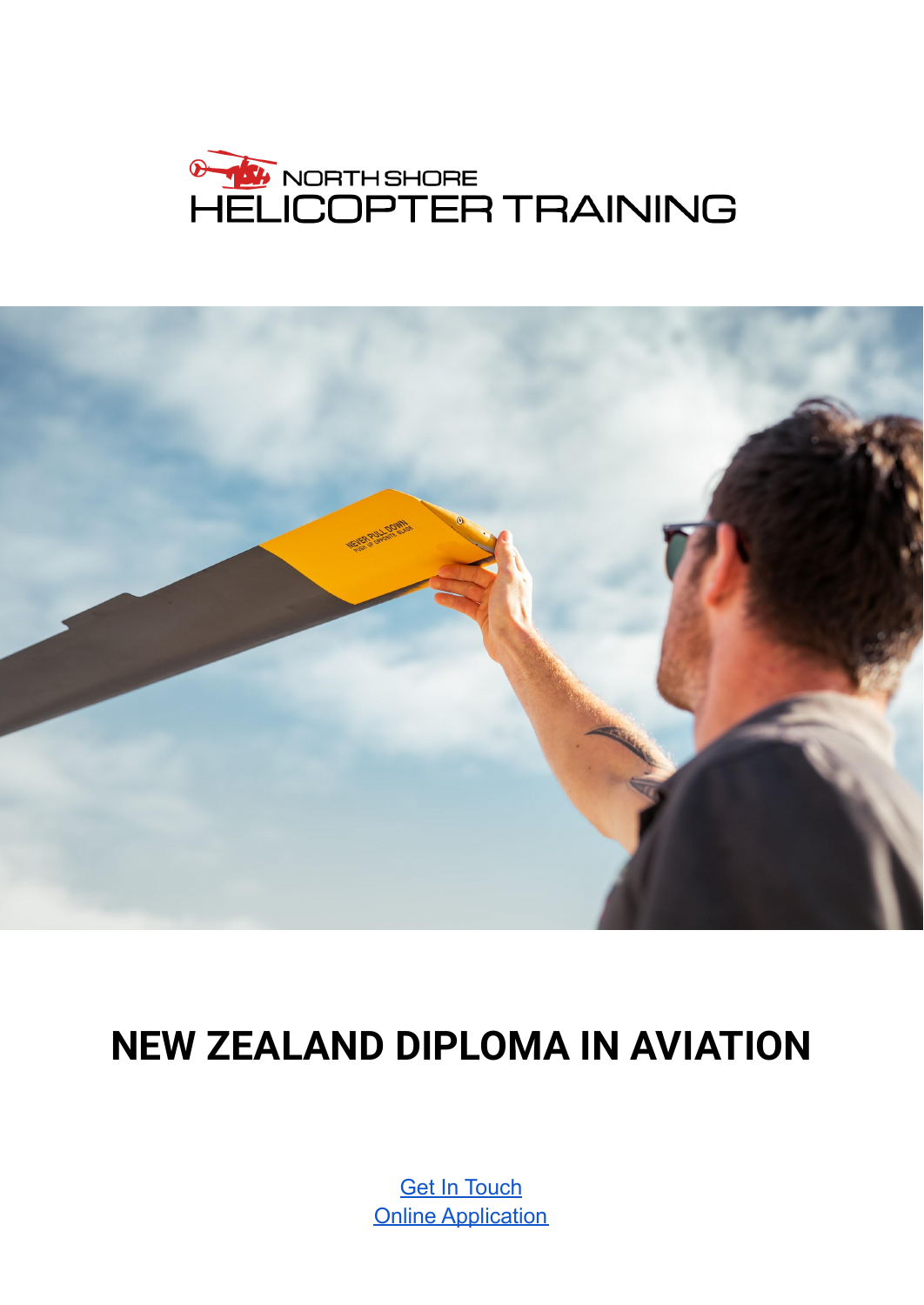

### **New Zealand Diploma in Aviation - Level 5 (Helicopter)**

#### **Summary**

| NZQA code:                         | 3688                                                                         |  |
|------------------------------------|------------------------------------------------------------------------------|--|
| Level:                             | 5                                                                            |  |
| Credits:                           | 240                                                                          |  |
| <b>Flight Hours:</b>               | 152                                                                          |  |
| <b>CAA Licences:</b>               | Private Pilot Licence & Commercial Flight Licence (Helicopter)               |  |
| Duration:                          | 68 weeks full-time                                                           |  |
| Location:                          | North Shore Airport, Auckland                                                |  |
| <b>Domestic Student Fees:</b>      | \$95,000 plus course resources                                               |  |
| <b>International Student Fees:</b> | \$125,000 plus course resources                                              |  |
| Student Loan:                      | Up to \$70,000 may be available through StudyLink (\$58,000 if Fees Free)    |  |
| Fees Free:                         | As a first-time learner, you may be eligible for up to \$12,000              |  |
| Course Resources:                  | Approximately \$3,000 to cover medical, PPL theory exams, AIP Vols $1 - 4$ , |  |
|                                    | VNCs, textbooks, logbook, flight computer, aviation ruler and protractor.    |  |

#### **Purpose**

The purpose of this qualification is to provide the General Aviation sector of the NZ Aviation Industry with individuals who have attained sufficient operational and theoretical knowledge and practical skills to achieve employment as commercial pilots or associated support staff in flight planning and aircraft operations.

Graduates will qualify to operate as commercial pilots under the appropriate NZ Civil Aviation Authority (CAA) rules.

#### **Entry Requirements**

To apply for this qualification you must:

- ❊ Have sufficient ability in reading, speaking, understanding and communicating in the English language
- ❊ Be at least 17 years of age
- ❊ Have a NZ Class 2 Aviation Medical Certificate or DL9 Medical for PPL-H courses
- ❊ Obtain a NZ Class 1 Aviation Medical Certificate for CPL-H courses
- ❊ Be able to meet CAA's definition of a Fit and Proper Person

#### **Selection Criteria**

To be selected for this qualification you must demonstrate:

- ❊ Attitudes towards safety
- ❊ Motivation
- ❊ Leadership
- ❊ Respect
- ❊ Professionalism
- ❊ Organisation